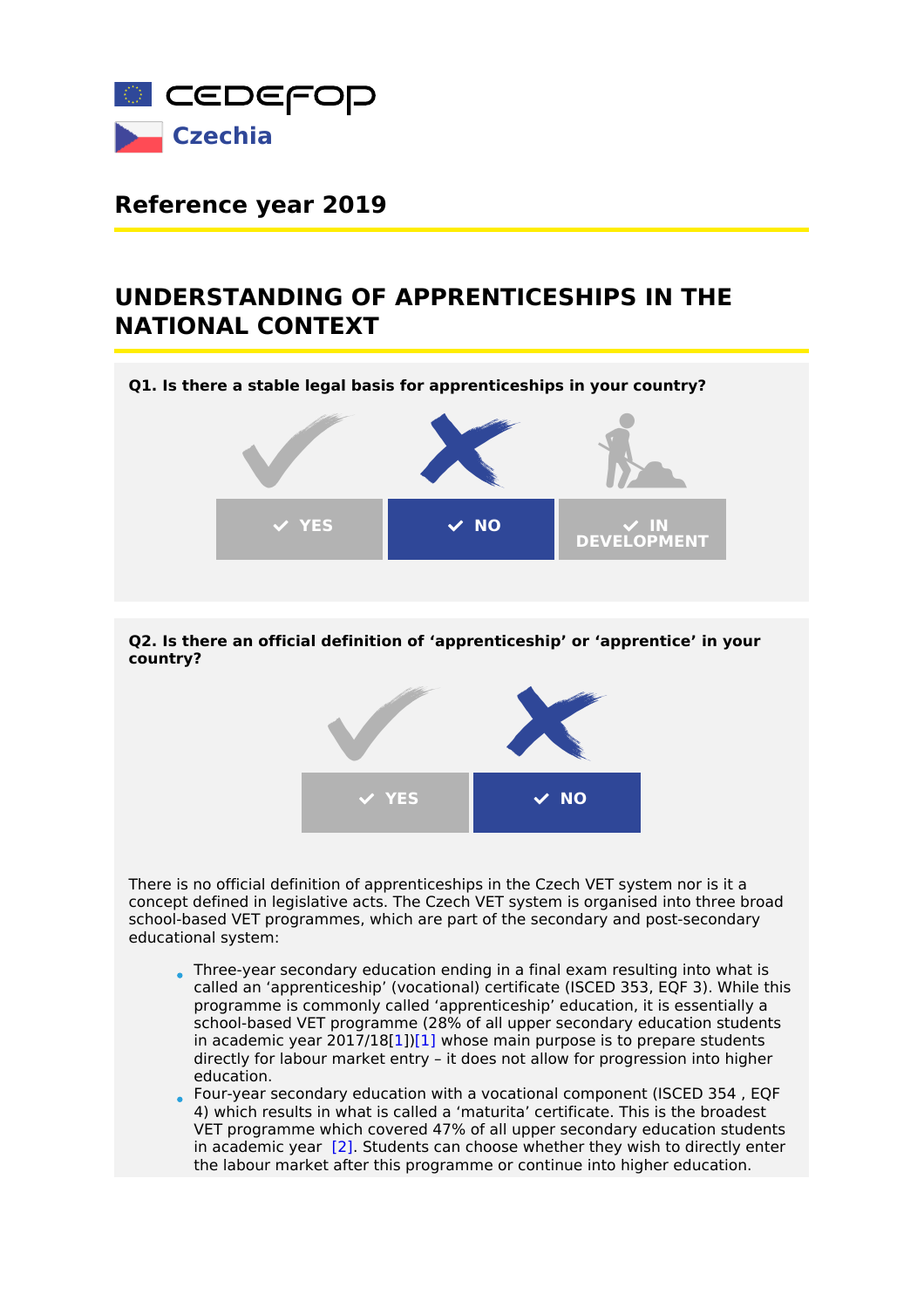Three to three and a half year tertiary VET education (ISCED 655, EQF 6), which aims to provide practically oriented professional education as an alternative to traditionally more academic higher education.

However, none of these programmes obliges schools to provide students with practical education at employer's workplace.[\[3](https://www.cedefop.europa.eu/en/publications-and-resources/data-visualisations/apprenticeship-schemes/country-fiches/czech-republic#ftn3)] For more details on these programmes and why they cannot be considered as apprenticeships, see answer to question 5.

[1] Apprenticeship-type schemes and structured work-based learning programmes: Czech Republic, Cedefop 2014.

[2] Apprenticeship-type schemes and structured work-based learning programmes: Czech Republic, Cedefop 2014.

[3] Apprenticeship-type schemes and structured work-based learning programmes: Czech Republic, Cedefop 2014; Czech Republic: VET in Europe – Country report, Cedefop 2014.

<span id="page-1-0"></span>[\[1\]](#page-0-0) Annual data od the National Institute for Education (2018), [www.infoabsolvent.cz](http://www.infoabsolvent.cz)

<span id="page-1-1"></span>[\[2\]](#page-0-1) Annual data od the National Institute for Education (2018) [www.infoabsolvent.cz](http://www.infoabsolvent.cz)



**Q4. How well-established are apprenticeship schemes in your country?**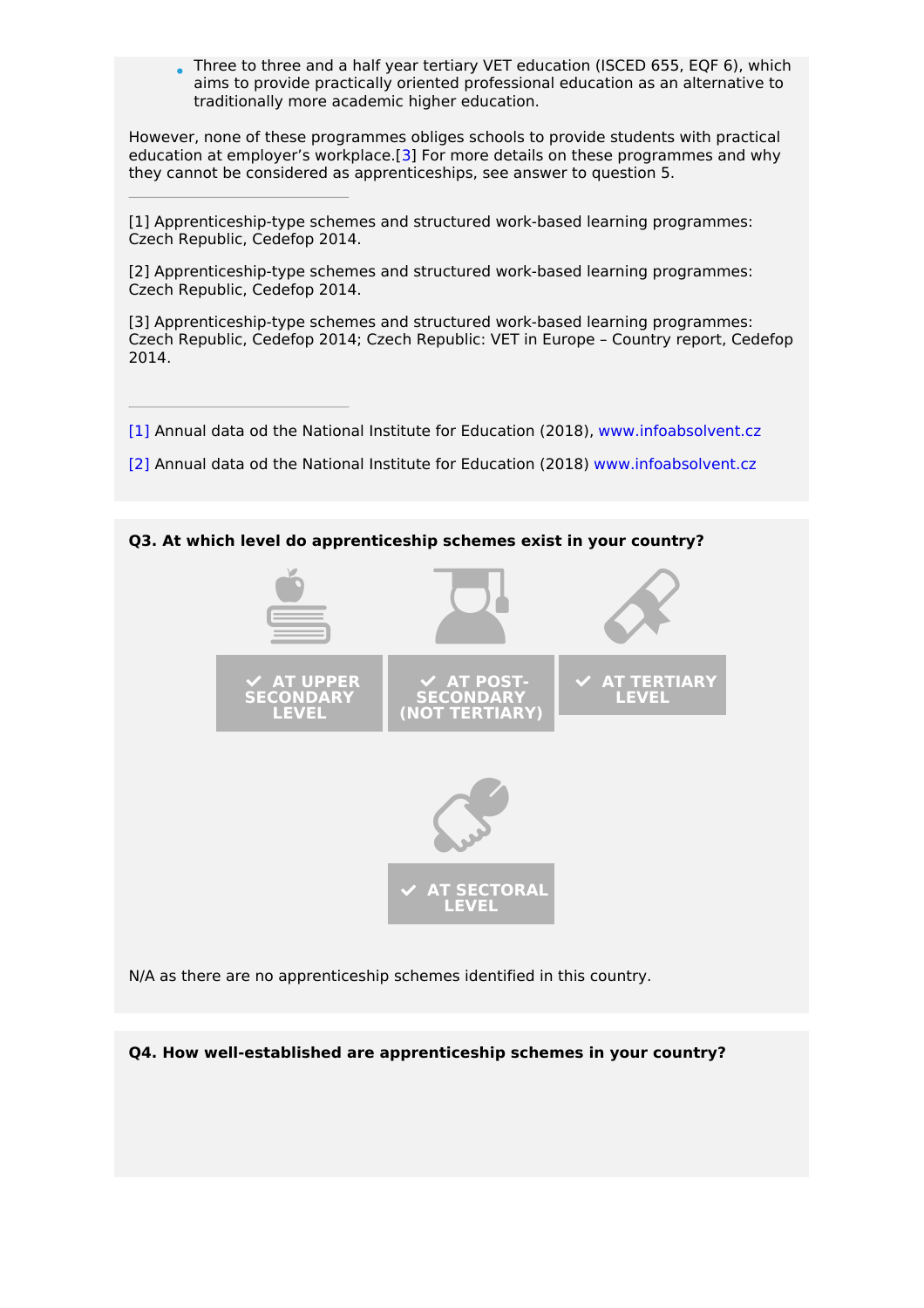

N/A as there are no apprenticeship schemes identified in this country.

## **Q5. Relevant information that is essential to understanding the specificity of apprenticeships in the country and which does not fit under the scheme specific sections below.**

The closest VET programmes to apprenticeships are the ISCED 353, EQF 3 VET programmes[[1](https://www.cedefop.europa.eu/en/publications-and-resources/data-visualisations/apprenticeship-schemes/country-fiches/czech-republic#ftn4)], because they are required to provide both practical and theoretical education under the Education Act (561/2004 Coll). More specifically, schools delivering these programmes prepare their own educational curricula (called School Educational Programmes), but are required to follow national regulation on curricula in each vocational field (called Framework Educational Programmes, published by the Ministry of Education). In contrast, tertiary vocational education institutions delivering the ISCED 655, EQF 6 VET Programme prepare and approve their own educational programmes, without the need to conform to any national regulation on curricula.

The VET programmes at ISCED 353, EQF 3 can provide practical education either directly at school (such as school workshop or lab practices) or in a real working environment (i.e. training in companies).[\[2](https://www.cedefop.europa.eu/en/publications-and-resources/data-visualisations/apprenticeship-schemes/country-fiches/czech-republic#ftn5)] They differ in their requirements on how much practical education students need to undertake:

- The VET programme leading to an 'apprenticeship certificate' requires students to spend at least 36% to 46% minimum time on practical training (depending on the field of study)[[3](https://www.cedefop.europa.eu/en/publications-and-resources/data-visualisations/apprenticeship-schemes/country-fiches/czech-republic#ftn6)], where practical training can take place in school workshops, other model environments and also in real companies. In general, students are likely to experience various types of arrangement of practical training during their education. The whole programme is practically oriented as general subjects represent only about 30% of curricula.
- The VET programme leading to the 'maturita' exam requires students to take part in a work placement, with mandatory minimum of at least four weeks.[\[4](https://www.cedefop.europa.eu/en/publications-and-resources/data-visualisations/apprenticeship-schemes/country-fiches/czech-republic#ftn7)] In reality, schools tend to organise 6 to 8 weeks work placements on average. This work placement should take place in a real company environment. The overall balance between general and vocational subjects is slightly in favour of the latter type, which is usually around 55%.[\[5](https://www.cedefop.europa.eu/en/publications-and-resources/data-visualisations/apprenticeship-schemes/country-fiches/czech-republic#ftn8)]

Thus the VET programme leading to an 'apprenticeship certificate' is likely to be closer to our definition of apprenticeship, as it has a higher content of practical education, which reflects in focus on preparing students for direct entry to the labour market rather than progression into tertiary education. However, there is no formal requirement for the practical education to take place in a real working environment.

Overall, ISCED 353, EQF 3 VET programmes cannot be considered apprenticeship in that (based on analysis of Education Act 561/2004 Coll):

- schools are the sole actors responsible for organising practical education, with no responsibility on the side of the employer; and
- even where schools cooperate with employers to provide real working experience for their students, these students are not in formal contract with the employer. Instead, the employer concludes a contract directly with the school.